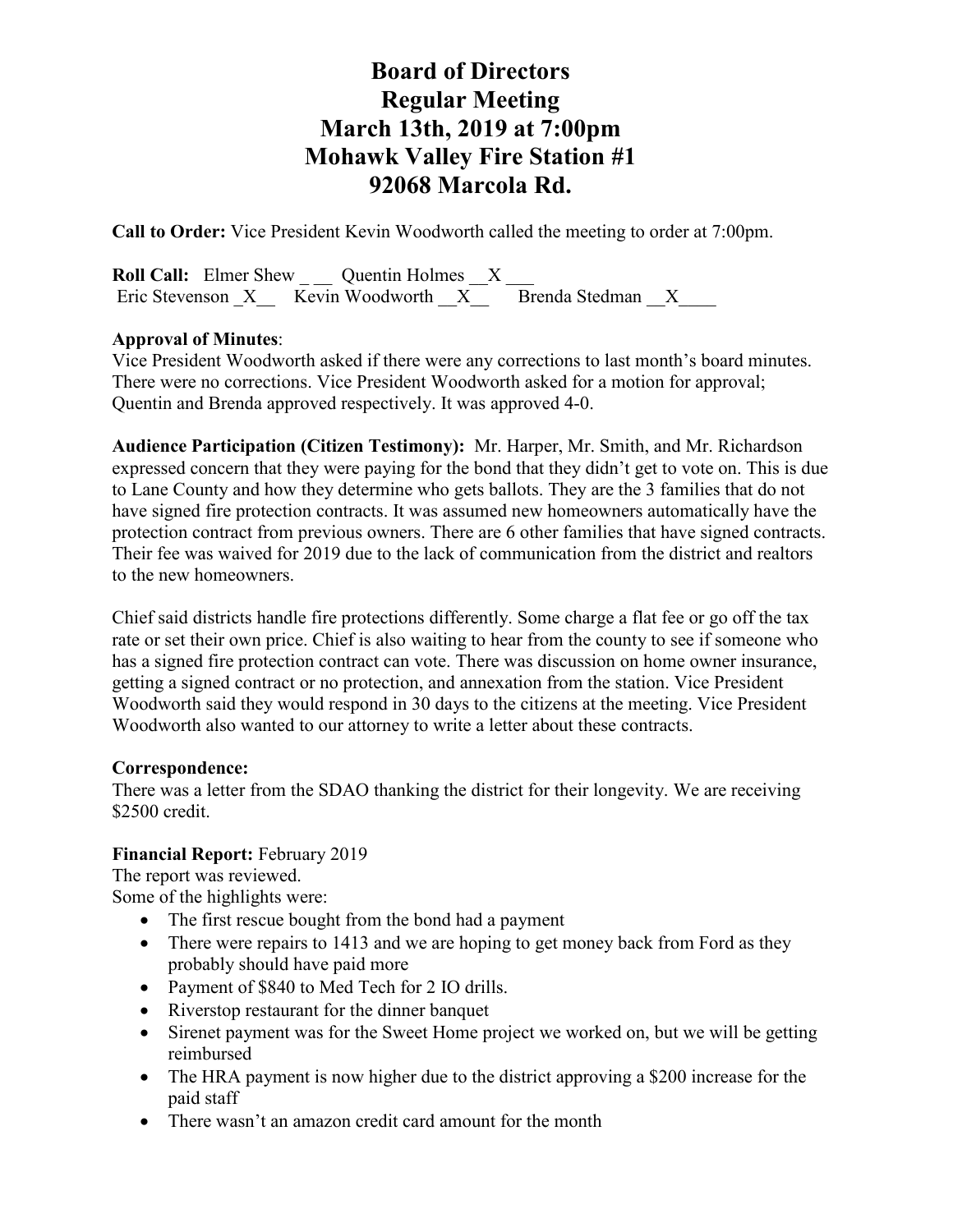Vice President Woodworth asked for a motion to approve; Quentin and Eric approved respectively. It was approved 4-0.

**Fire Chief Report:** Officer's Report/ Maintenance Report/ Activity Report The Activity Report was discussed with highlights that include:

The activity report included:

- The Chief hours were included.
- Standard meetings and training were limited due to the snowstorm
- The new SCBA packs training has been completed
- Not all the calls were logged from the snowstorm. It is estimated there were 45-50 calls related to the snow storm
- 10 calls so far this week

## **Maintenance Report**

The Maintenance report was reviewed. The highlights were:

- Not as much maintenance was done due to the administrative work and calls increased
- The new roof for station 5 will be installed in March
- New trucks were registered and received plates
- Oil loss/consumption issue for 1448. It will also be moved to Station 2.
- One of the new trucks has a leak and is being repaired with Ford
- Had about a foot of snow and a big thanks to volunteer Jerry Oglesbee for lending us his quad with a snowplow.

## **Old Business**:

1. Station 2

We have jumped through many hoops with the county and now they are wanting a well put in to the other plot or give an easement to use our well. Chief proposes a conditional agreement that we will allow water rights, but a permitted structure should be built and the county should reimburse us for half of the structure plus maintenance and the pump. Eric mentioned going to the Lane County Commissioner now with this new hoop. There was discussion around doing the easement agreement. The board agreed to do the easement and also talk to the Lane County Commissioner.

## 2. Project Update

The roof installation for station 5 will start this week. Chief suggested we get invoiced for the new engine even though we haven't received it so it can be done by the end of the budget year. Vice President Woodworth asked about the sturdiness of the canopy. Chief said other districts have the same canopy and haven't had issues.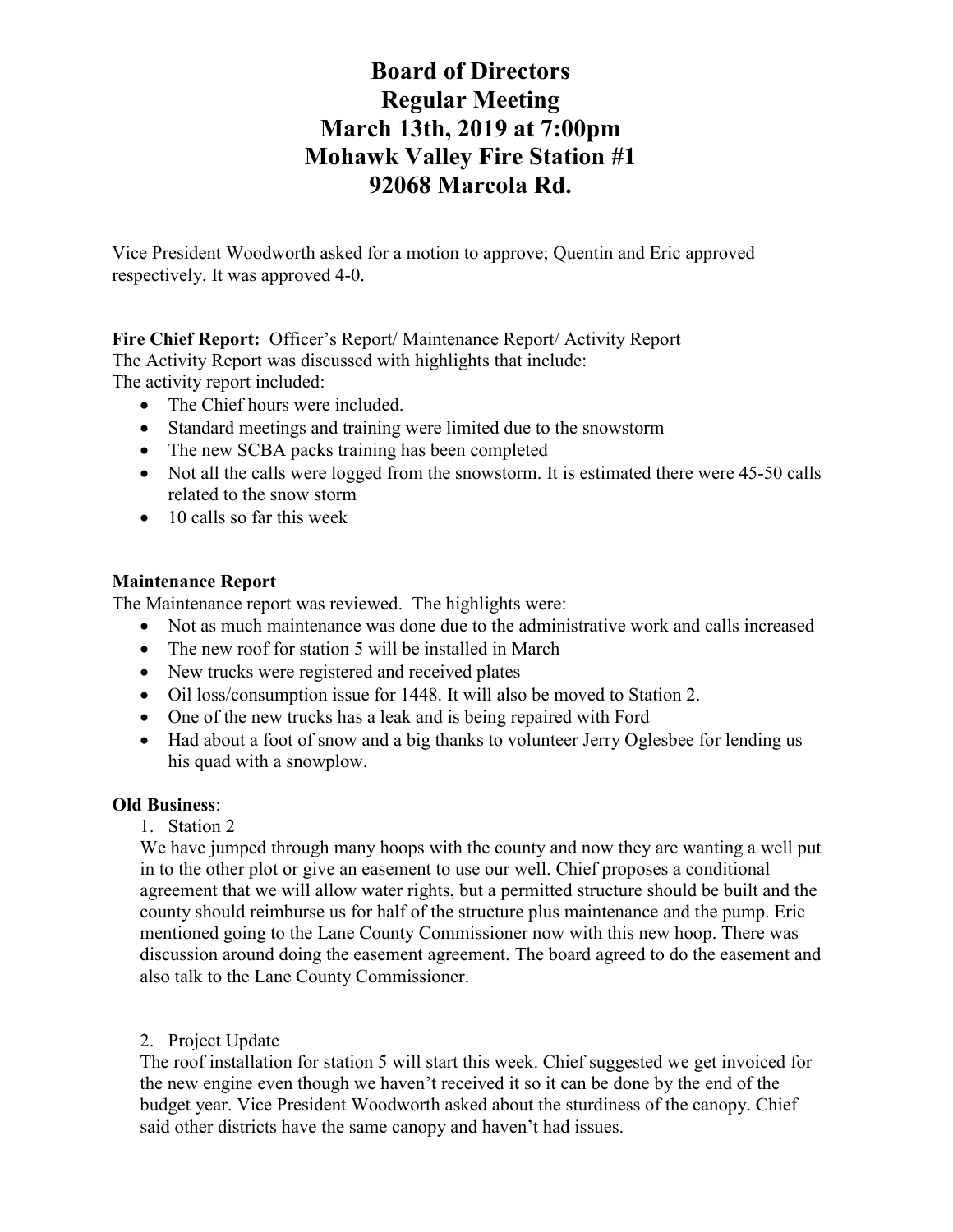#### 3. Alfalfa Fire District

There is no updated since Chief has not heard back from their board.

#### 4. Protection Contracts

The protection contracts were discussed as part of the citizen testimony.

#### **New Business:**

#### 1. Station 5

It is being installed. Discussion about station 5 roof was in the maintenance report.

#### 2. Unanticipated Revenue

Personnel services has been over because of conflagration funds. The fuel costs are up because the school and the district are using more. The budget law says the district can spend unanticipated revenue. Vice President Woodworth read the resolution to appropriate unanticipated revenue. Vice President Woodworth asked for a motion to add the money to the personel services, and fuel accounts; Quentin and Eric approved respectively. It was approved 4-0.

## 3. 53-hour work week

The Chief recommended the board approved one-hour paid lunch since it is an unspoken rule that the paid employees respond to a call even if they are on lunch. This would be a 9 hour day unless they go out of district for personal business and can't respond. This would mean they would get to their 80-hour maximum comp time faster. It is usually only the paid staff responding to calls during the day. Vice President Woodworth asked for a motion to approve the paid staff can have a paid lunch if they are available to respond and are conducting district business during their lunch, effective immediately. Quentin and Eric approved respectively. It was approved 4-0.

## 4. Chief's Review

April  $1<sup>st</sup>$  will be 2 years for the Chief. He suggested his review be done by the April  $3<sup>rd</sup>$  so everyone will have time to read all the reviews. It was also suggested that detail feedback be provided. Vice President Woodworth mentioned that at the SDAO conference, the Chief can pick how he gets his feedback. Chief opted for a general meeting. Chief plans on sending a survey to the volunteers as well.

## 5. MADD award

Vice President Woodworth submitted a nomination for the Every 15 Minutes Program. The district and the high school among others in the community were given the award. The three paid staff were presented with plaques.